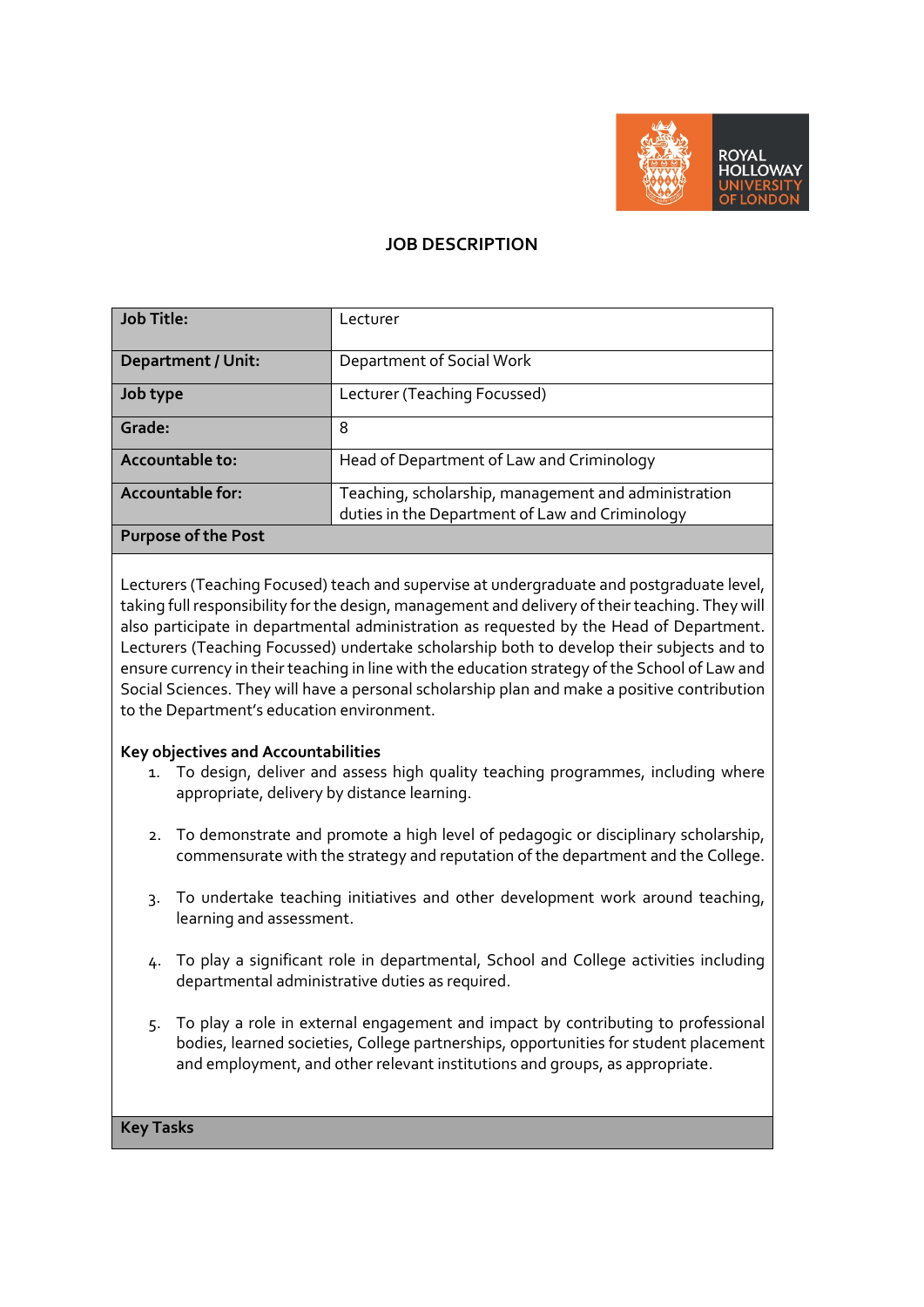| Education |
|-----------|
|-----------|

- a. Design and deliver high quality teaching across a range of programmes/ modules to all levels of undergraduate and postgraduate students through lectures, tutorials, supervisions, practicals and seminars, as appropriate. This may include delivery by distance learning.
- b. Design and deliver sound and where appropriate innovative approaches to the learning experience for students with the intention of challenging preconceptions and fostering debate. Develop the ability of students to engage in critical discourse, articulate self-expression and reasoned argument.
- c. Plan and deliver high quality teaching and feedback using a range of techniques to inspire and engage students.
- d. Identify learning needs of students and define appropriate learning objectives.
- e. Design and develop teaching materials, independently or in collaboration as required.
- f. Supervise the work of students, including field trips / placements where appropriate.
- g. Undertake and complete administrative duties required in the professional delivery of teaching.
- h. Set, mark, and assess work and examinations; select appropriate assessment instruments and criteria; and provide constructive and comprehensive feedback to students.
- i. Undertake Personal Advisor and Academic Tutor duties, and/or provide first-line support for sensitive issues, referring on as appropriate to services providing further assistance.
- j. Adopt an approachable and accessible attitude towards students, offering office hours, informal advice etc.
- k. Engage with up to date literature and expertise in their professional field.
- l. Engage in teaching initiatives, whether internally or externally
- m. Engage in continuous professional development within and/ or outside the College.
- n. Develop and engage with professional values linked to respect for diverse learners, widening access, evidence based approaches and acknowledgment of the broader context of higher education.
- 2. Leadership, Enhancement, External Engagement and Impact
	- a. Attend and contribute to departmental, School and College meetings.
	- b. Participate in undergraduate and postgraduate recruitment, where required.
	- c. Take on roles related to the management of teaching in the department, and/or participate in department, School or College working groups or Committees, as required.
	- d. Engage in departmental activities such as attendance at open days or departmental UCAS days.
	- e. Advise and provide support to less experienced colleagues.
	- f. Build internal contacts and participate in internal networks for information, research purposes and to form relationships for future collaboration.
	- g. Participate in external networks, for example to contribute to student recruitment, be active in learned societies and/or professional bodies, undertake external examining, secure student placements, market the institution, facilitate outreach work, generate income, obtain consultancy projects, or build relationships for future activities.